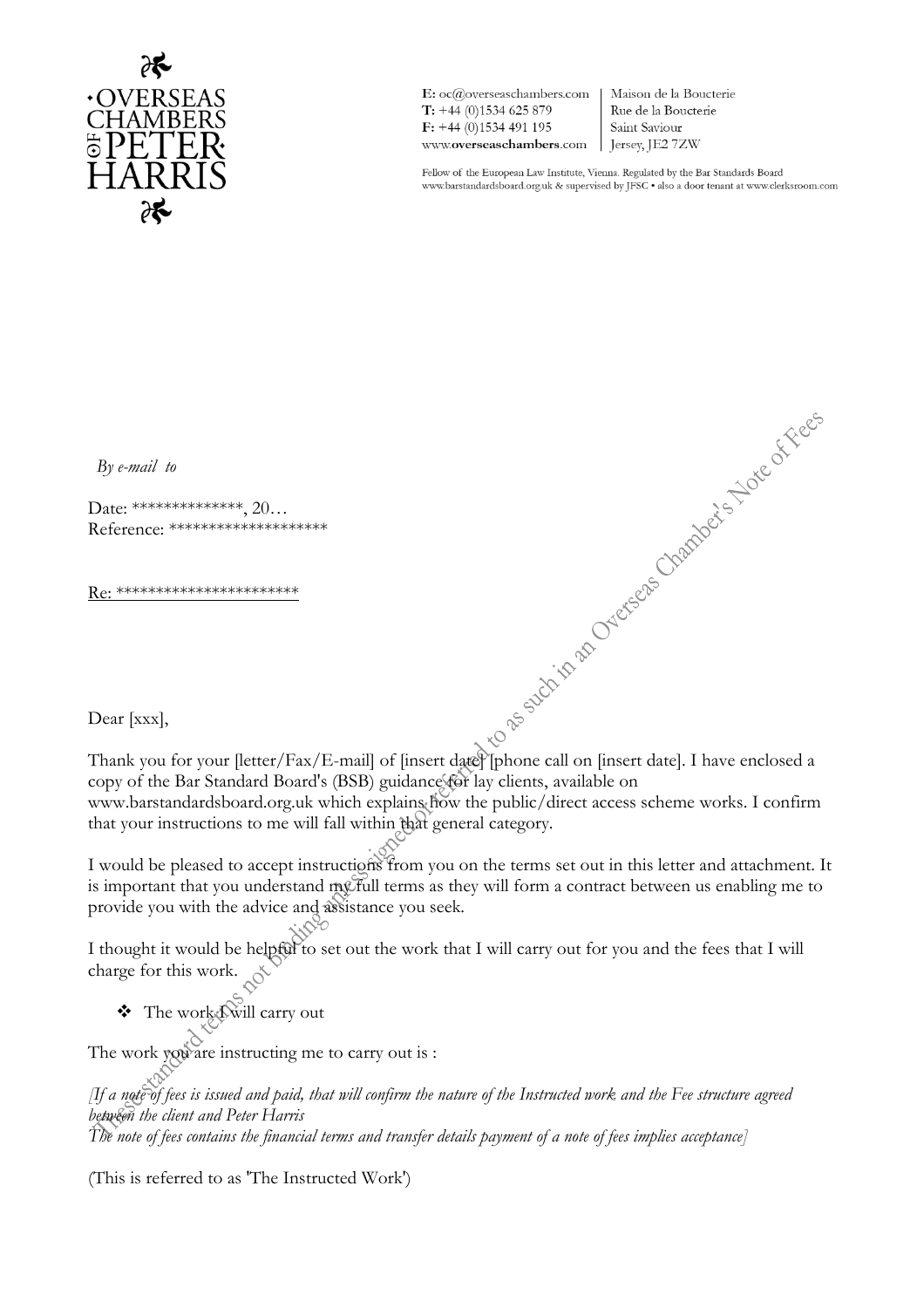

 $\mathbf{E:}\ \mathbf{oc}(\mathcal{Q}$ overseaschambers.com  $T: +44(0)1534625879$  $F: +44(0)1534491195$ www.overseaschambers.com

Maison de la Boucterie Rue de la Boucterie Saint Saviour Jersey, JE2 7ZW

Fellow of the European Law Institute, Vienna. Regulated by the Bar Standards Board www.barstandardsboard.org.uk & supervised by JFSC · also a door tenant at www.clerksroom.com

re:  $[\text{Date}].../\dots$ 

If subsequent work is needed on this matter, after completion of the Instructions, there will be another letter of agreement between us. Because I carry out all my work personally and cannot predict what other professional responsibilities I may have in the future, I cannot at this stage confirm that I will be able to accept instructions for all subsequent work that may be required by your case.

Please note that as I practice in the international law and tax field, and advise on the law, privates international and conflict laws and customs of several jurisdictions, this letter has been drafted within the spirit of the Bar Direct Access standards, to which as a Barrister I am subject, but has required adaptation to address certain areas which by experience we know to be outside the mainstream of domestic instructions to an English Barrister for such non-litigation advice within the United Kingdom.

❖ My fees for this Instructed Work

There is no VAT payable as I do not practice from a VAT base within the United Kingdom. My Chambers are in Jersey, Channel Islands, and services of this type provided to clients outside the Island are exempt from Jersey GST (Goods and Services Tax).

My hourly rate is currently  $f$  480 for Direct Access work

*[One of these options will be proposed, normally option 2 which enables a range of fees with a "ceiling" arrangement Option 1: My fee for the [advisory and drafting] / [declaration] work described above will be a fixed fee of £.... . You and I agree that I will not send to you the work until you have paid the fee.]*

*Option 2 My fee for the advisory and work described above (Instructed work) will be a fee of £...., payable in advance. That represents an estimated ............ Hours time. I also allow for a further call on fees within an agreed range of time where I am not able to predict the amount of work involved, owing to, for example, its international nature, and changes in information which come to light. If for any reason, I am unable to complete the work concerned within the lower range to the estimate.*

In this case, the scale is the fee payable in advance of  $f$ , ..... with a possibility of a further call on fees up to a total *amount of £ .... . In signing this letter, or if you fail to sign and return it, you agree that I can make a further call on fees*  within the scale, and that *I do not need to issue a further letter*. These have been calculated by reference to the hourly rate *of £480.*

*This will provide you with a summary of the position, as I understand it from the information which you have provided, and outline advice as to the next steps to be taken, if any, and an outline of the costs of the further advice or action you may wish to instruct me to give you or to undertake on your behalf.*

*I* will account for the time expended on that work at an hourly rate of  $\zeta$ , 480.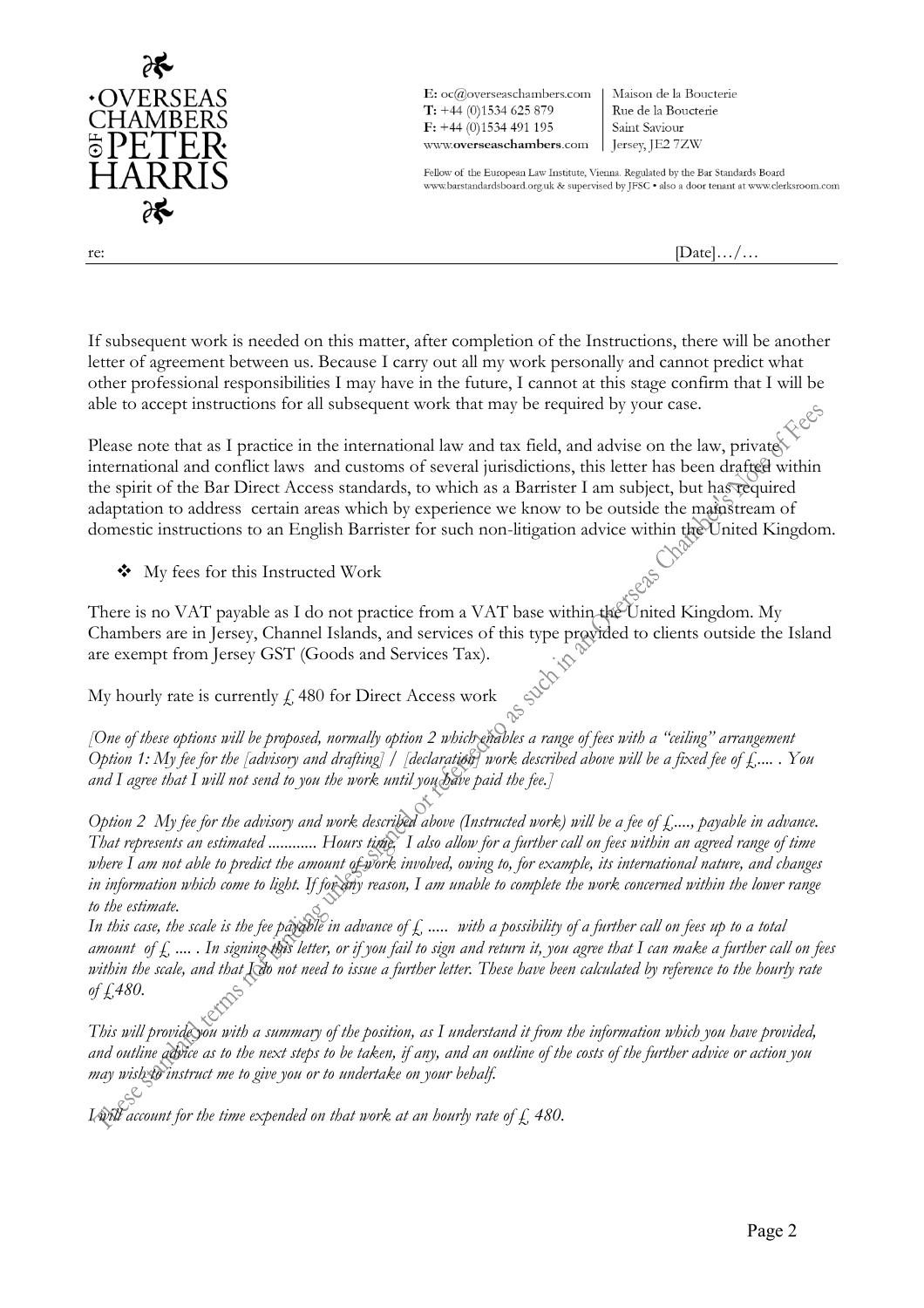

 $\mathbf{E:}\ \mathbf{oc}(\mathcal{Q}$ overseaschambers.com  $T: +44(0)1534625879$  $F: +44(0)1534491195$ www.overseaschambers.com | Jersey, JE2 7ZW

Maison de la Boucterie Rue de la Boucterie Saint Saviour

Fellow of the European Law Institute, Vienna. Regulated by the Bar Standards Board www.barstandardsboard.org.uk & supervised by JFSC . also a door tenant at www.clerksroom.com

re:  $[\text{Date}].../\dots$ 

*In the event that I am able to provide the advice and work within the time scale allocated to the file, I am required to reimburse any difference between the time expended and the amount you have paid, if and to the extent that there is a balance in your favour.*

In the event that a matter comes to my attention in the initial instructions which requires attention, which arises frequently *in international issues, I may ask for a further amount of fees as a "top up" to be able to complete the initial advice. However, this will be subject to your agreement.*

## *OR*

*Option 3: At the moment, I do not know how much work will be involved in your instructions. As a result, I cannot quote you a fixed fee at this stage. I will therefore charge you on a time basis at £... an hour plus VAT. I will not carry out work that will cost you more than £... plus VAT without your permission. When I have finished the paperwork you have instructed me to draft, my clerk will tell you how much the fee is. You and I agree that I will not send you the work until you have paid the fee.*<br> *Generally in urgent work, Option 2 will be the basis of engagment until you have paid the fee.*

*Generally in urgent work, Option 2 will be the basis of engagment]*

## ❖ British Legal Aid

Legal Aid is generally not available for the type of work I undertake. I am required under Direct Access to point out that it is important that you understand that, were legal aid to be applicable, I cannot do legal aid work unless I have been instructed by an English solicitor. If you wish to discuss British legal aid further before making a decision about whether to instruct me, please let me know.

❖ If you are dissatisfied with the service you receive:

If, for any reason, you are unhappy with the service you receive, my Chambers has a complaints process that you may follow. Further details about what to do if you have a complaint are set out in my terms. I assure you that we treat the possibility of complaints seriously, and will make every effort to assist during instructions so please do not hesitate to ask if you feel that you have not understood.

Note that if you require the Instructed Work from me without returning this letter to me signed and dated, the implied contract between us will be that contained in this letter and the terms and conditions attached, and will be fully enforceable.

Please also note that this advice will fall with the area where I am required to hold Client Due Diligence and Money Laundering information. I will not be bound to give or to continue to give you advice or assistance in the event that the particulars and information supplied are incorrect or insufficient. I am subject both to the Bar Council and Bar Standards Board Rules and also to those of the Jersey Financial Services Commission.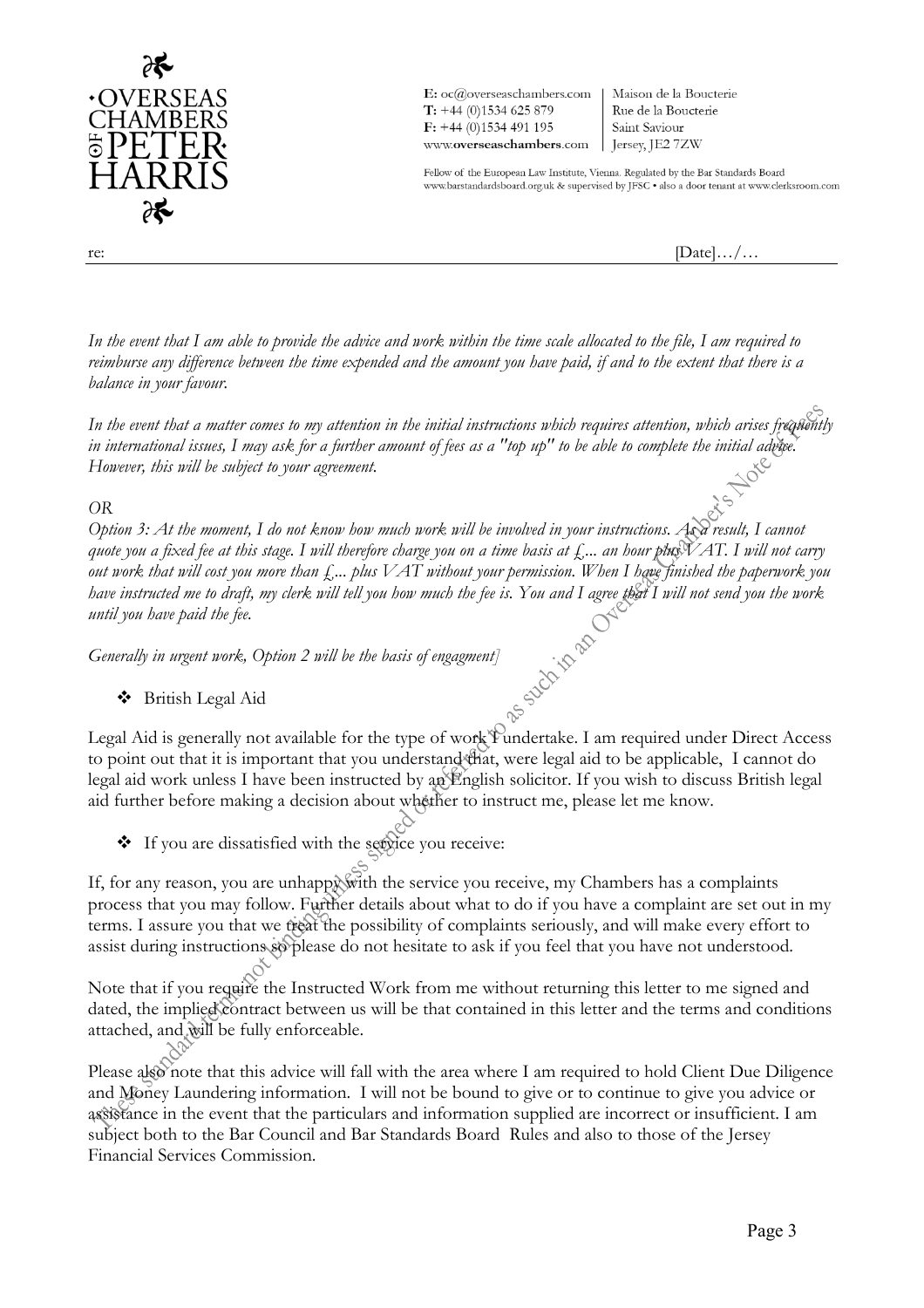

E: oc@overseaschambers.com  $T: +44(0)1534625879$  $F: +44(0)1534491195$ www.overseaschambers.com

Maison de la Boucterie Rue de la Boucterie Saint Saviour  $\vert$  Jersey, JE2 7ZW

Fellow of the European Law Institute, Vienna. Regulated by the Bar Standards Board www.barstandardsboard.org.uk $\&$  supervised by JFSC  $\bullet$  also a door tenant at www.clerksroom.com

re:  $[Date].../...$ 

Please read this letter and my full terms carefully. If you are happy for me to take on the Instructed Work and agree with my terms please sign and date the enclosed copy of this letter, in the box on the last page and return it to me. In the event that you proceed without having first sent me the signed copy, this letter and the terms and conditions attached will constitute our agreement. If you do not understand any of my terms, you should therefore ask me to clarify or explain them. Yours sincerely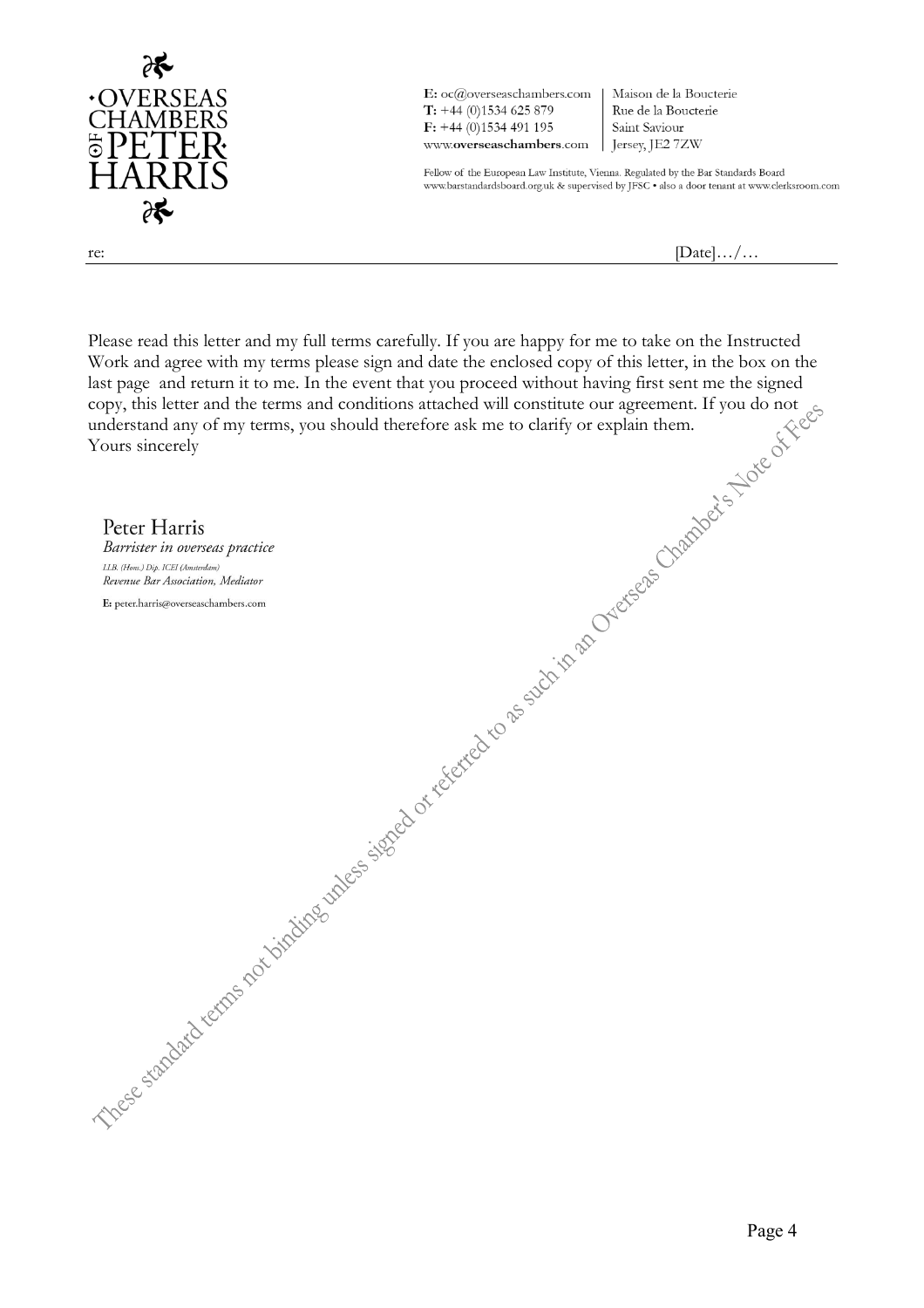

 $\mathbf{E:}\ \mathbf{oc}(\mathcal{Q}$ overseaschambers.com  $T: +44(0)1534625879$  $F: +44(0)1534491195$ www.overseaschambers.com

Maison de la Boucterie Rue de la Boucterie Saint Saviour Fersey, JE2 7ZW

Fellow of the European Law Institute, Vienna. Regulated by the Bar Standards Board www.barstandardsboard.org.uk & supervised by JFSC . also a door tenant at www.clerksroom.com

re:  $[\text{Date}].../\dots$ 

Attachment:

My terms and conditions for individual, partnership and corporate clients are as follows:

14. I am the only person you are instructing and I will personally do all the work needed under this arrangement. I am a self-employed barrister, I may practise with other barristers from a set of  $\mathbb{C}$ Chambers, which houses the administration of my practice. You may also be in contact with the person acting as my offshore clerk, who may be contacted at the numbers above, also provided  $\delta$ n the Overseas Chambers Website www.overseaschambers.com.

15. I have carefully considered the instructions and can confirm that I have sufficient experience and competence to undertake the Instructed Work in the area concerned.

16. If for any reason I cannot carry out all the work you are instructing me to do, or if I want to suggest that another barrister (instead of me, or as well as me) carries out the work for you, my clerk or I may propose this and explain why I have made this suggestion. However, another barrister will not carry out work for you unless and until you have agreed to this.

17. NB: If the instructions include, or are likely to include, a brief for a court attendance within the British Isles or abroad, for a day to be specified, there may, in theory, be times when my professional commitments clash. If I identify a possible dash  $\delta$  commitments and I am unable to work on your case I will do my best to:

(1) Warn you as soon as possible and ask you how you would prefer to continue. As a result, it would be helpful if you would give me and my Clerk a telephone number on which I will always be able to contact you;

(2) Help you find a barrister from other chambers, also, if you do not want my Chambers to continue working on your case.

(3) Discuss with you the costs of using another barrister.

❖ The Instructed Work I will carry out

18. The Instructed work you are instructing me to carry out is set out in my cover letter ("the Instructed  $W$  $\&$ <sup>W</sup> $\&$ 

19. If subsequent work is needed on this matter, once the Instructed Work has been completed, and I cam available to do the extra work, there will need to be another letter of agreement between us. The range of work I can carry out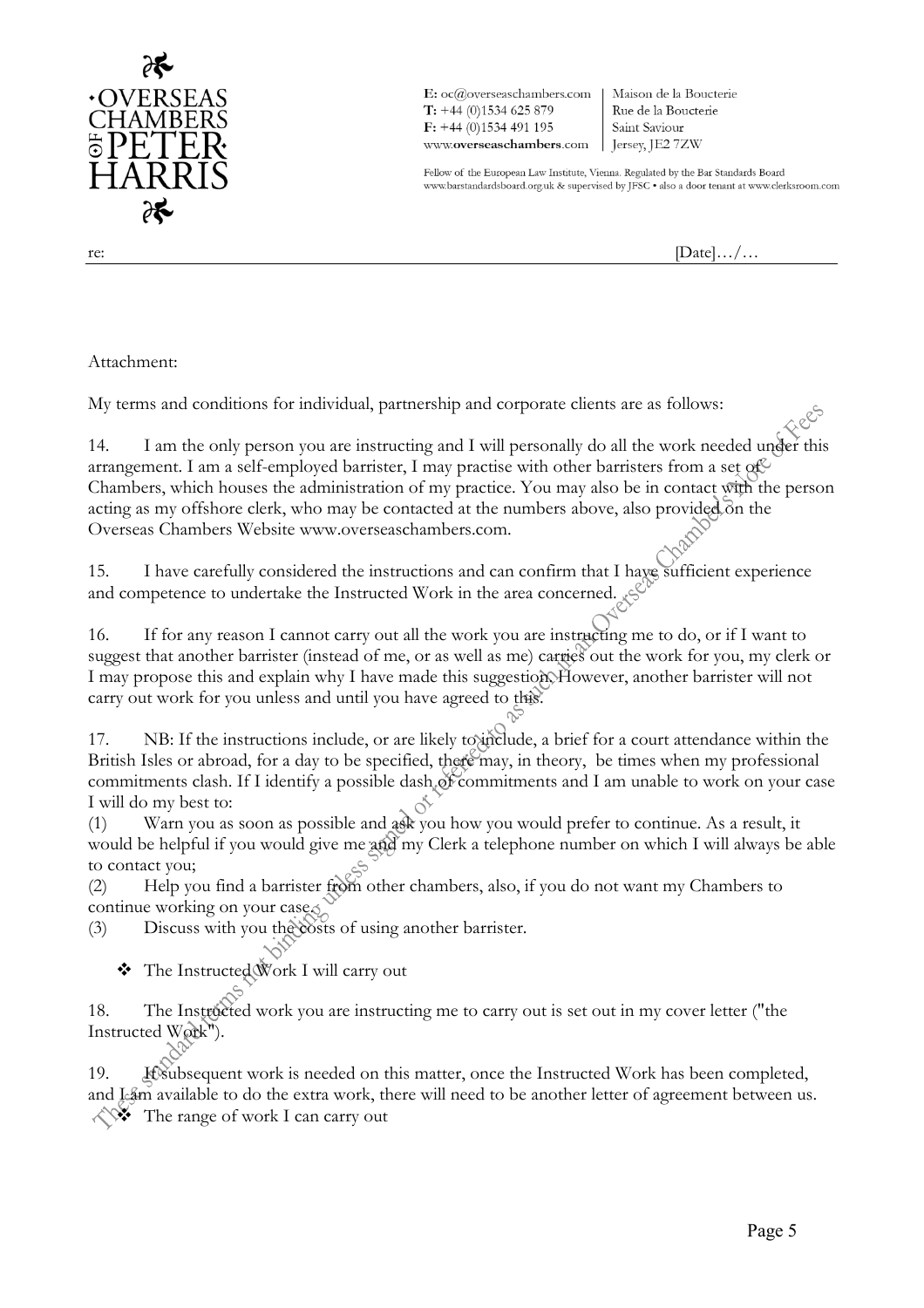

E: oc@overseaschambers.com  $T: +44(0)1534625879$  $F: +44(0)1534491195$ www.overseaschambers.com | Jersey, JE2 7ZW

Maison de la Boucterie Rue de la Boucterie Saint Saviour

Fellow of the European Law Institute, Vienna. Regulated by the Bar Standards Board www.barstandardsboard.org.uk & supervised by JFSC . also a door tenant at www.clerksroom.com

re:  $[\text{Date}].../\dots$ 

20. Barristers advise on the law, draft documents for clients to use and appear on behalf of their client before courts or other organisations. Barristers do not handle client money or undertake the organisation or management of a case proceeding through a court.

21. I am required to give you some examples of work I can carry out as a Barrister within the  $\&\circ$ United Kingdom, and elsewhere, in addition to the advisory work and assistance you are asking the to provide. provide.

(1) I can draft letters on your behalf, on the occasions in litigation where I am unable to send these under my own letterhead .

(2) If necessary can appear on your behalf to argue your case at a court, tribunal or before an administration .

(3) If a witness statement is needed from you, I can draft it from what you tell me. I may also be able to help finalise a witness statement from another person based on the information that person has provided.

(4) I can advise you on the need for expert evidence and on the choice of a suitable expert. However I may not instruct an expert on your behalf. Expert evidence is evidence about a professional, scientific or technical matter provided by an individual with expertise in that area. For example, you may need a form of opinion on foreign law from a foreign lawyer, competent in that law.

(5) If the Instructed Work involves Court litigation, I can draft formal court documents for you. However, I cannot serve court documents on other parties or file them at court on your behalf. You will need to take responsibility for serving formal court documents on other parties and filing them at court. Serving court documents is the process by which papers relating to a case are put before the court or tribunal and the parties, eg individuals or organisations, involved in the case. This usually signals the start of formal proceedings.

(6) I cannot go on the court record or provide my address to the court as the 'address for service' of documents (that is, the address which you are required to provide to the court for receipt by you of formal court documents sent by the court or other parties). If there is any litigation involved, and no solicitor is instructed to handle the case, you will be listed on the court record as a litigant in person. You will need to provide your order address as the 'address for service' of documents sent to you by the court and other parties.

22. As you are instructing me without a solicitor, you must be sure that

(1) you are able to do whatever is necessary for those matters that I cannot deal with; or

(2) you have made an arrangement with another person of suitable competence and experience to provide these services for you.

❖ Circumstances when I may not be able to act for you

23. As a barrister, I must follow the Bar Code of Conduct. That code of conduct requires me to consider whether a solicitor needs to be instructed in the English and Welsh jurisdiction, in your own interests. If there comes a point at which I consider you need a solicitor I will no longer be able to act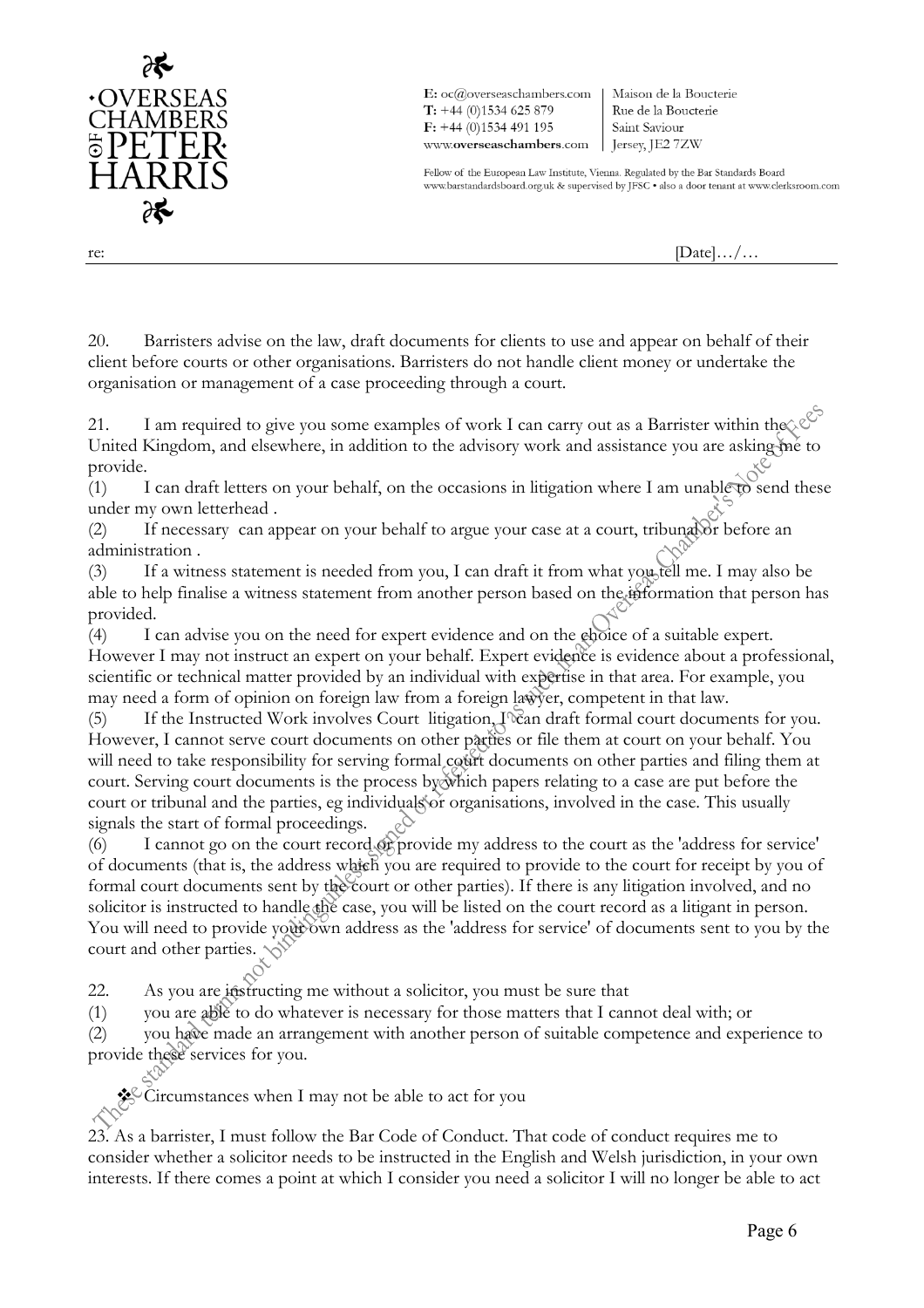

 $\mathbf{E:}\ \mathrm{oc}(\widehat{a})$ overseaschambers.com  $T: +44(0)1534625879$  $F: +44(0)1534491195$ www.overseaschambers.com | Jersey, JE2 7ZW

Maison de la Boucterie Rue de la Boucterie Saint Saviour

Fellow of the European Law Institute, Vienna. Regulated by the Bar Standards Board www.barstandardsboard.org.uk & supervised by JFSC . also a door tenant at www.clerksroom.com

re:  $[\text{Date}].../\dots$ 

for you without the involvement of a solicitor. If I foresee that situation arising, I will give you as much notice as possible.

❖ Legal Aid (British)

24. Albeit unlikely in the area in which I practice, it is possible that you may be eligible for British public funding or "legal aid" as it is usually referred to. However, as a barrister I cannot do British legal aid work unless I have been instructed by a solicitor. If you want to talk to someone in more detail about getting legal aid, you should contact a solicitor who does legal aid work. They will be able to advise you about legal aid arrangements relating to civil cases eg where you are in dispute with another individual or organisation and in criminal cases eg where a crime may have been committed.

25. You can find out more information on the www.gov.uk website: https://www.gov.uk/communitvlegal-advice

26. If you wish to be assessed for legal aid for a British civil case you can contact Community Legal Advice. This is a service which provides advice about family, debt, benefits, housing, education or employment problems. You can call them on: 0845 345 4345. You can also use their online legal aid calculator. This is a tool which allows you to check whether you can get legal aid for your case, if it is a civil case. This tool allows you to get online advice and can help you find a legal adviser near you: http://legalaidcalculator.justice.gov.uk/calculators/eligiCalc?execution=e2sl

27. If you do not qualify for British legal aid, you might like to consider whether you have any insurance policies that might cover your legal fees, or if the fees may be paid by someone else, for example a trade union. However, I will rarely accept instructions on that basis.

28. I can therefore advise and represent you if:

- 1. you make an informed decision not to seek public funding;
- 2. you make a public funding application, eg you have applied to get legal aid to help fund your case, that is rejected;
- 3. you do not wish to take up an offer of public funding (perhaps because you consider that the level of contribution you will be required to make is too much).

29. In signing these terms, you confirm that you have been informed that you may be eligible for public funding and where you can find further information. You are choosing to instruct me without the benefit of any public funding that may be available to you. In addition, you are contracting with me directly, and not through any form of civil legal insurance. If you have such insurance, you will remain fully responsible for the payment of my fees and disbursements (expenses), and you will need to recover your payment to me of these from your Insurer.

❖ My availability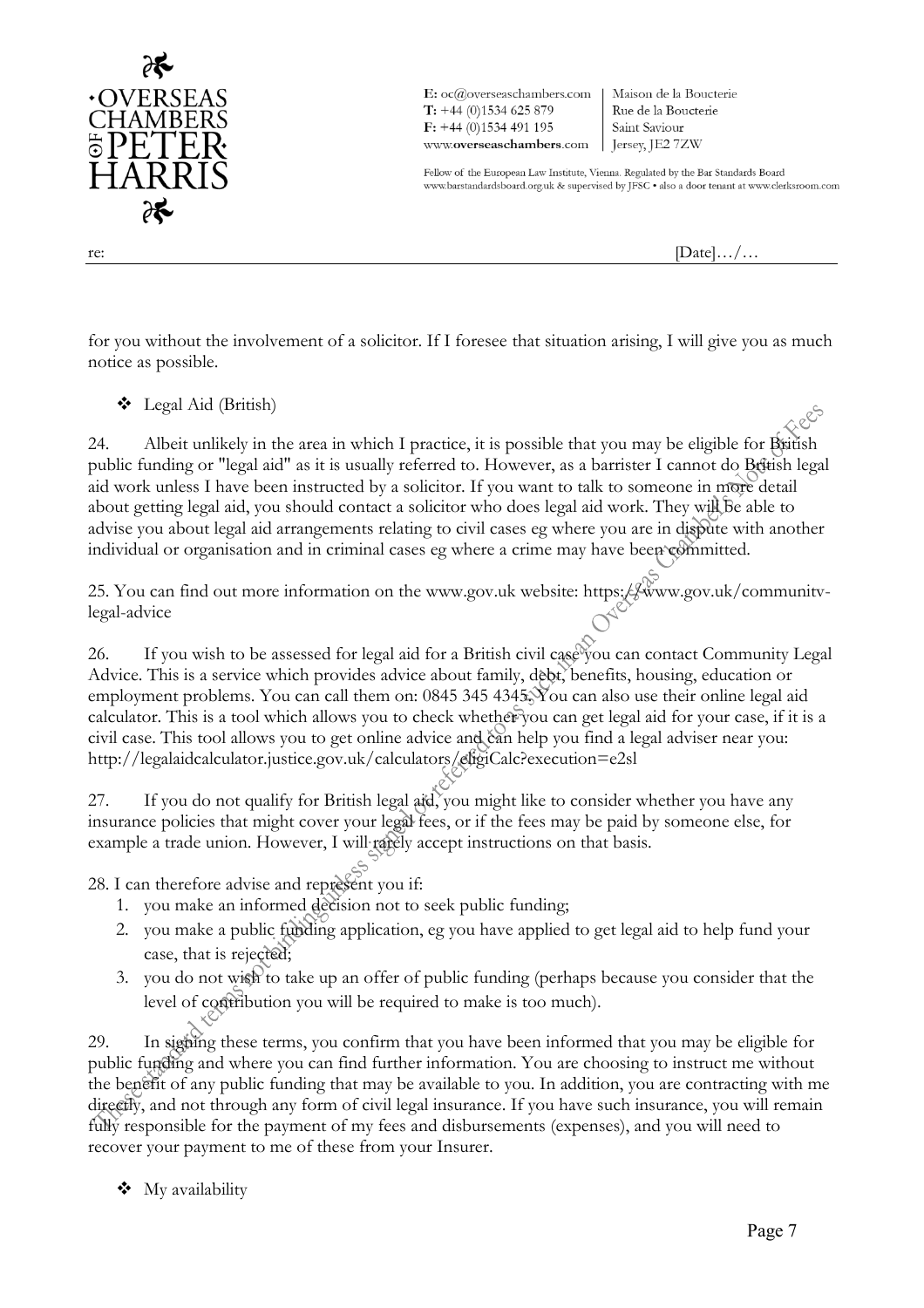

 $\mathbf{E:}\ \mathbf{oc}(\mathcal{Q}$ overseaschambers.com  $T: +44(0)1534625879$  $F: +44(0)1534491195$ www.overseaschambers.com

Maison de la Boucterie Rue de la Boucterie Saint Saviour Fersey, JE2 7ZW

Fellow of the European Law Institute, Vienna. Regulated by the Bar Standards Board www.barstandardsboard.org.uk & supervised by JFSC . also a door tenant at www.clerksroom.com

re:  $[\text{Date}].../\dots$ 

30. As I carry out all my professional work personally, there may be times when I am not available to you. For example, if I am in court for a day or for several days in a row. I may be totally unavailable to all other clients during that time. If you are not able to contact me directly you can leave a message<br>with my clerk and I will respond as soon as possible.<br> $\bullet$  Fees<br>31. My fees for this work are set out in  $\sim$ with my clerk and I will respond as soon as possible.

❖ Fees

31. My fees for this work are set out in my cover letter.

32. Under these terms, you are responsible for paying the fees as set out in my cover letter.

33. If you owe me any fees and do not pay them for more than three months after I give you a fee<br>note, interest will be payable at 2% above the Barclays Bank base rate from 38 days of the date of the<br>fee note.<br> $\bullet$  Docume note, interest will be payable at 2% above the Barclays Bank base rate from 28 days of the date of the fee note.

## ❖ Documents

34. You and I agree that:

(1) I am entitled to keep copies, including in digital form of any documents you give me for my own professional records; and

(2) I will return all your original documents to you when I have carried out the work you have instructed me to do. I am not required to return digitalised documentation such as pdf.

35. I would prefer, subject to internet confidentiality issues, that you give me digital copies of documents rather than originals.

However, if this is not possible, I may make a reasonable charge to you for producing photocopies of any originals you send. It may also be necessary for me to see originals, so that I can copy them and then return them to you.

❖ General obligations  $\mathcal{N}^{\circ}$ 

36. The information which you give me will be received in professional confidence. This means that I must maintain the confidentiality of any information you have shared with me and can only tell others about it if  $\chi$  give your consent for me to do so. The only exception is that statutory and other legal requirements may mean that I have to disclose (i.e. reveal) your information to governmental or other regulatory authorities, e.g. organisations and the Jersey Financial Services Commission, whose rules I must meet, without your consent and without telling you that I have made the disclosure. Statutory and legal requirements are rules or regulations that an individual must, by law, follow.

37. This contract will be governed by English law, and any dispute will be subject to the jurisdiction of the Jersey courts, unless I choose the English Courts. Jurisdiction means the power and authority of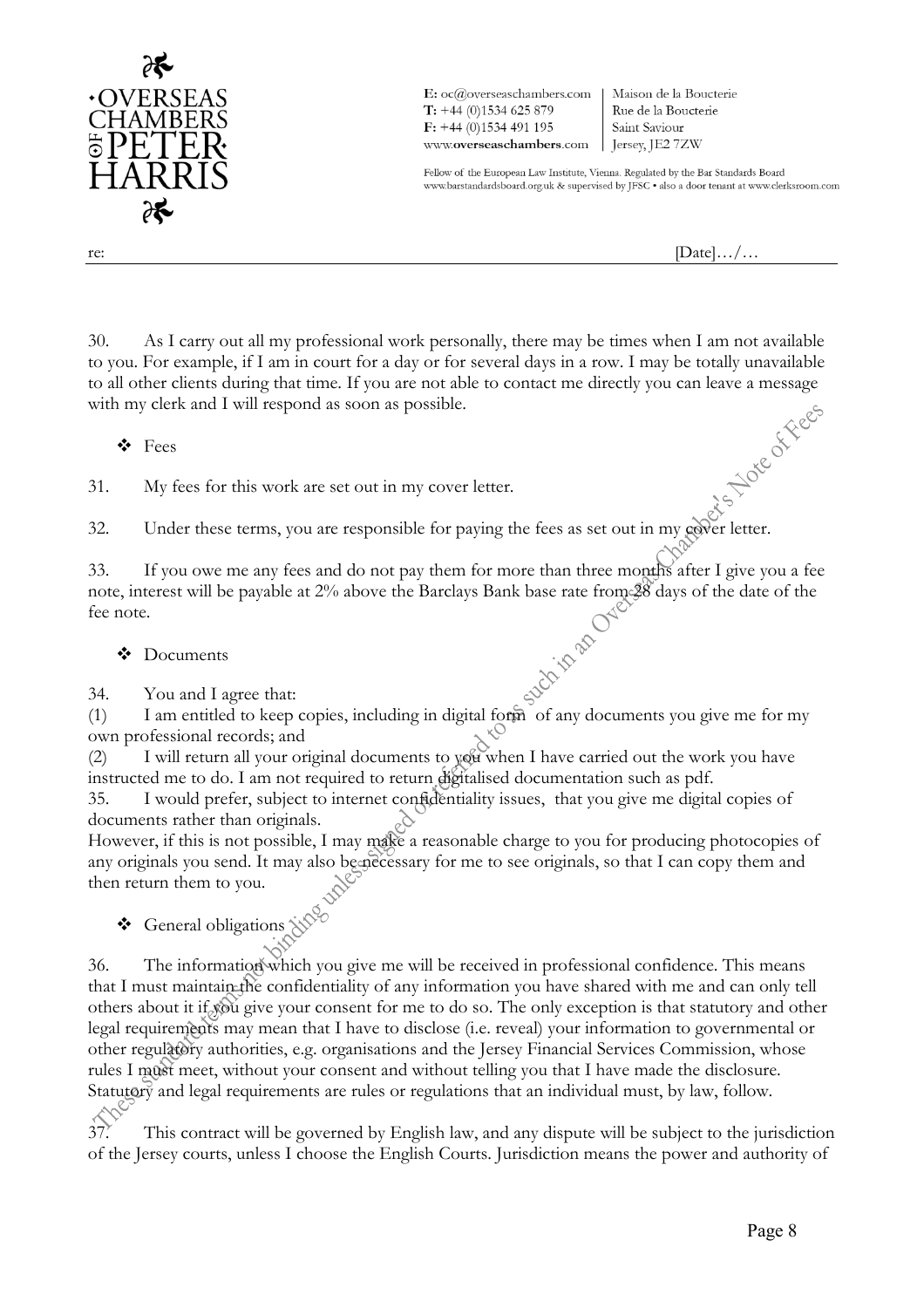

E: oc@overseaschambers.com  $T: +44(0)1534625879$  $F: +44(0)1534491195$ www.overseaschambers.com | Jersey, JE2 7ZW

Maison de la Boucterie Rue de la Boucterie Saint Saviour

Fellow of the European Law Institute, Vienna. Regulated by the Bar Standards Board www.barstandardsboard.org.uk & supervised by JFSC . also a door tenant at www.clerksroom.com

re:  $[\text{Date}].../\dots$ 

a court or tribunal to determine the outcome of a case and impose sanctions or penalties on those involved.

## ❖ Complaints

38. I hope you will be happy with the professional services I provide. However, if you are not satisfied, you should first refer the matter either to me or to my Chambers in line with my Chambers' complaints procedure. A copy of my Chambers' complaints procedure is attached.

39. If you are not happy with my reply or my Chambers' reply then you can contact the Legal Ombudsman. The Legal Ombudsman is a free, impartial and independent service set up by the Government which deals with complaints about the service you have received.

40. You must complain to the Ombudsman within six months of receiving a final response to your complaint from myself or from my Chambers (provided the response specifically notifies you of your right to complain to the Ombudsman and of the six month time limit). A complaint to the Ombudsman must also be made not more than six years after the act or omission complained about or not more than three years from the date when you should reasonably have known that there were grounds for complaint.

41. For further details about how to make a complaint to the Legal Ombudsman, including guidance about the new scheme rules that came into effect on 1 February 2013, please contact the Legal Ombudsman directly at:<br>Legal Ombudsman PO Box 6806 Legal Ombudsman directly at:

Legal Ombudsman PO Box 6806 Wolverhampton WV1 9WJ

Email: enquiries@legalombudsman.org.uk Phone: 0300 555 0333 Website: www.legalombudsman.org.uk

A guide to the new scheme rules that came into effect on 1 February 2013 can be found on the Legal Ombudsman's website at:

http://www.legalombudsman.org.uk/downloads/documents/A-guide-to-ourrevised-Scheme-Rules.pdf

Frequently Asked Questions concerning the new Legal Ombudsman can be found on the BSB's website:  $\Diamond$ 

https://www.barstandardsboard.org.uk/complaints-and-professionalconduct/concerns-about-abarrister/